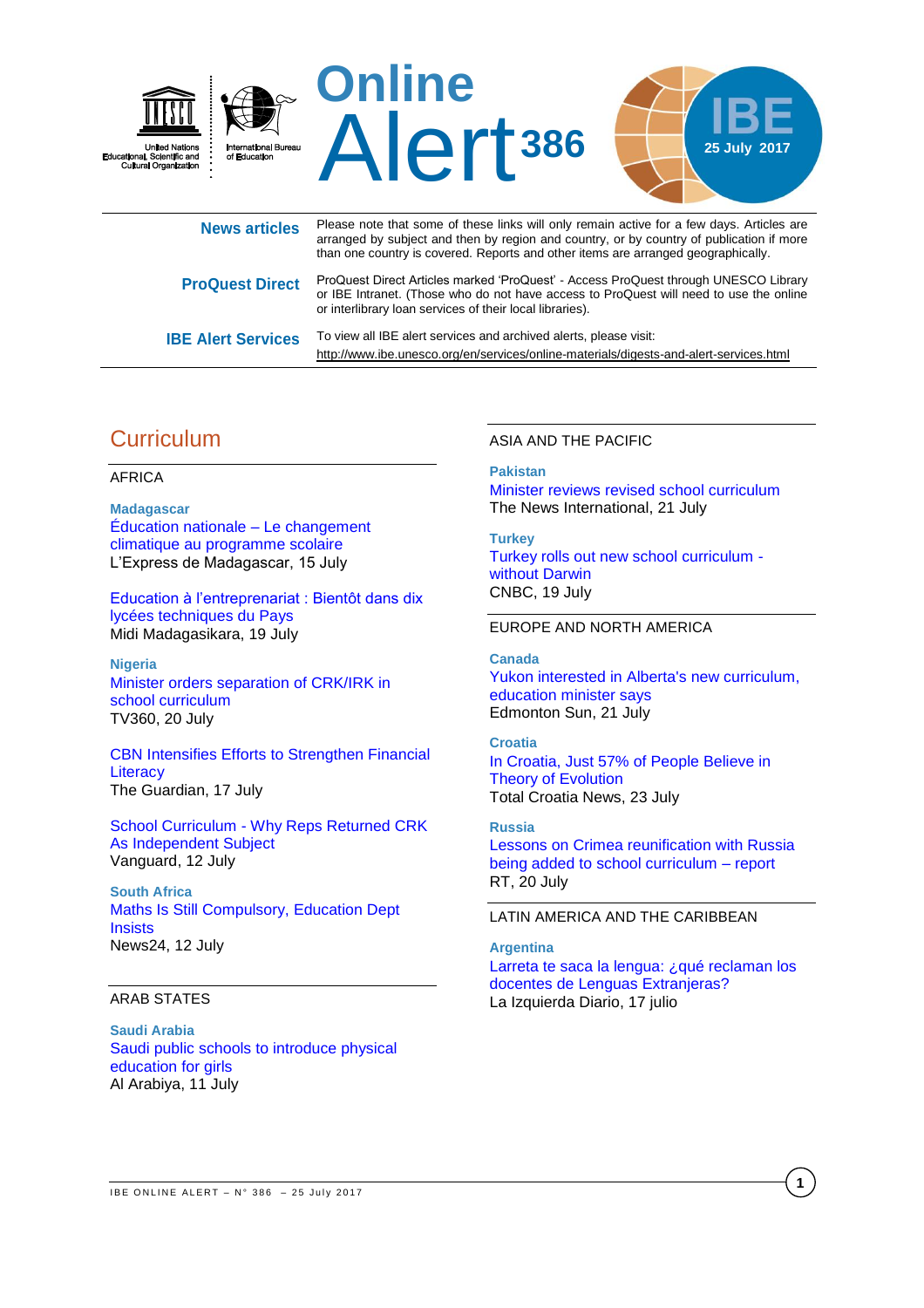# Early Childhood Education

### AFRICA

**Uganda** [Embrace Early Childhood Development](http://allafrica.com/stories/201707180301.html)  **[Education](http://allafrica.com/stories/201707180301.html)** The Monitor, 18 July

ARAB STATES

**Jordan** [Education Ministry, UNICEF launch plan to](http://www.jordantimes.com/news/local/education-ministry-unicef-launch-plan-universalise-access%E2%80%99-kindergarten)  ['universalise access' to kindergarten](http://www.jordantimes.com/news/local/education-ministry-unicef-launch-plan-universalise-access%E2%80%99-kindergarten) Jordan Times, 10 July

[Access to pre-primary education](http://www.jordantimes.com/opinion/editorial/access-pre-primary-education) Jordan Times, 13 July

# Education Reform

### AFRICA

**Mauritius** [Réforme éducative : recrutement massif](http://defimedia.info/reforme-educative-recrutement-massif-necessaire-pour-ne-pas-penaliser-les-eleves)  [nécessaire pour ne pas pénaliser les élèves](http://defimedia.info/reforme-educative-recrutement-massif-necessaire-pour-ne-pas-penaliser-les-eleves) Le Défi Media Group, 15 July

#### EUROPE AND NORTH AMERICA

**Austria**  [OECD calls on Austria to speed up digital](http://www.reuters.com/article/us-oecd-austria-idUSKBN1A20PW?il=0)  [transition](http://www.reuters.com/article/us-oecd-austria-idUSKBN1A20PW?il=0) Reuters, 17 July

# Education System

### AFRICA

**Ethiopia** [Ethiopia's Commitment Towards Education,](http://allafrica.com/stories/201707190504.html)  **[Development](http://allafrica.com/stories/201707190504.html)** Ethiopian Herald, 19 July

**Liberia** [Free, Compulsory Education Law Sails](http://allafrica.com/stories/201707240192.html)  [Through](http://allafrica.com/stories/201707240192.html) House Daily Observer, 24 July

**Senegal** [Promouvoir un système d'évaluation juste,](http://www.lequotidien.sn/promouvoir-un-systeme-devaluation-juste-transparent-et-credible/)  [transparent et crédible](http://www.lequotidien.sn/promouvoir-un-systeme-devaluation-juste-transparent-et-credible/)

LeQuotidien, 11 July

#### ARAB STATES

**Tunisie**

[L'impératif d'une école ouverte sur le monde](http://www.lapresse.tn/component/jeux/index.php?option=com_nationals&task=article&id=133894) La Presse de Tunisie, 22 July

#### ASIA AND THE PACIFIC

**Singapore** [Singapore parents generally satisfied with](http://www.channelnewsasia.com/news/singapore/singapore-parents-generally-satisfied-with-primary-education-9027844)  primary education [system: IPS survey](http://www.channelnewsasia.com/news/singapore/singapore-parents-generally-satisfied-with-primary-education-9027844) Channel NewsAsia, 17 July

## EUROPE AND NORTH AMERICA

**France** [Rythmes scolaires : un tiers des écoles optent](http://www.lemonde.fr/education/article/2017/07/18/un-tiers-des-ecoles-reviendront-a-la-semaine-de-4-jours-a-la-rentree-2017_5162052_1473685.html)  [pour un retour à la semaine de quatre jours](http://www.lemonde.fr/education/article/2017/07/18/un-tiers-des-ecoles-reviendront-a-la-semaine-de-4-jours-a-la-rentree-2017_5162052_1473685.html) LeMonde.fr, 18 July

# Gender

EUROPE AND NORTH AMERICA

**USA** [In honor of Malala's 20th birthday, here are 20](http://college.usatoday.com/2017/07/12/in-honor-of-malalas-20th-birthday-here-are-20-facts-about-girls-education/)  [facts about girls' education](http://college.usatoday.com/2017/07/12/in-honor-of-malalas-20th-birthday-here-are-20-facts-about-girls-education/) USA Today, 12 July

# Inclusive Education

#### AFRICA

**Congo** [Education : publication d'un guide d'inclusion](http://www.adiac-congo.com/node/67273)  [et d'équité](http://www.adiac-congo.com/node/67273) Agence d'Information d'Afrique Centrale, 24 juillet

**Nigeria** [10.5m Nigerian kids out of school, says](http://thenationonlineng.net/10-5m-nigerian-kids-school-says-ministry/)  [ministry](http://thenationonlineng.net/10-5m-nigerian-kids-school-says-ministry/) The Nation, 25 July

**South Africa** [Remember children with disabilities](http://www.news24.com/SouthAfrica/Local/Greytown-Gazette/remember-children-with-disabilities-20170718) News24, 19 July

**2**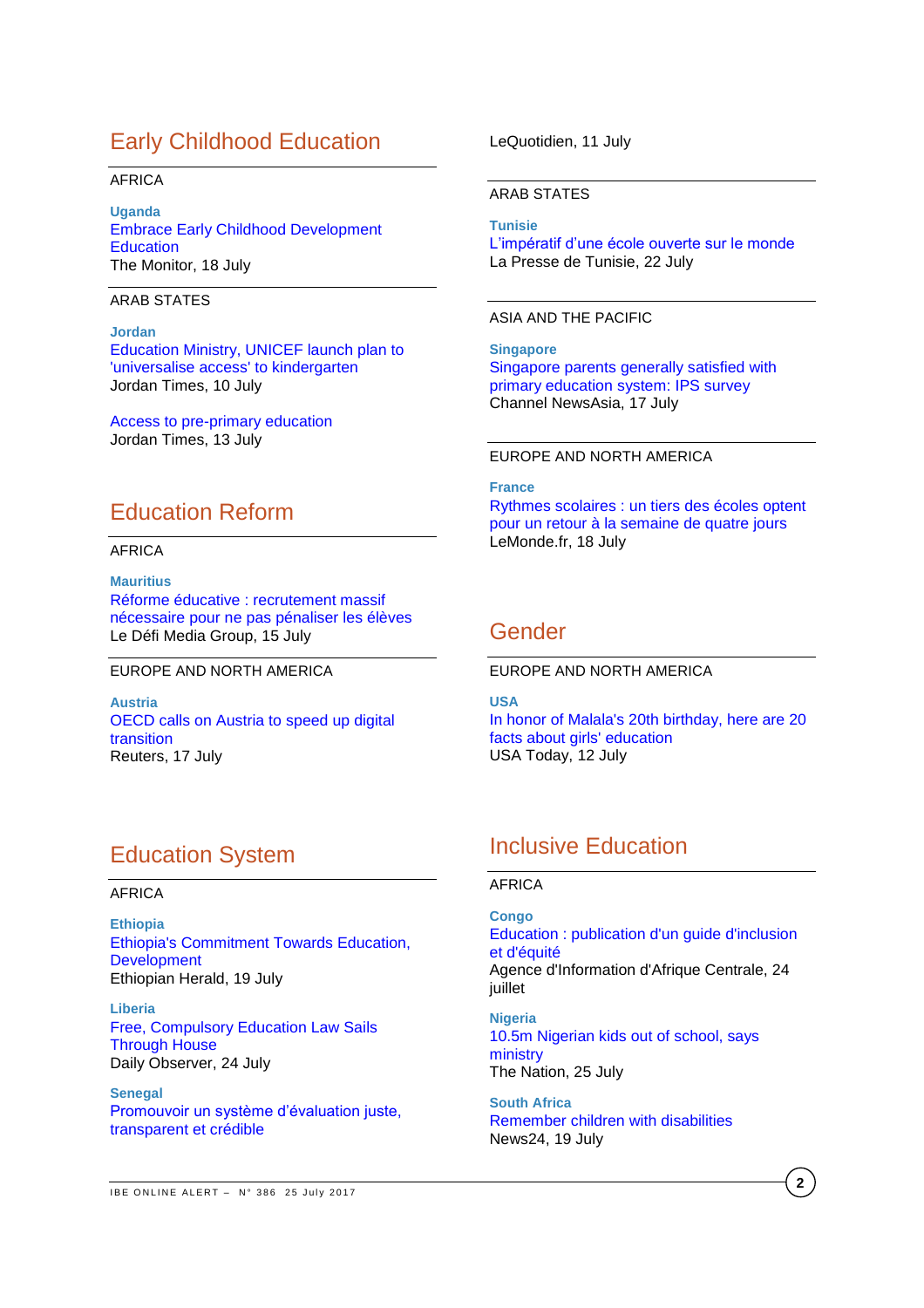## ASIA AND THE PACIFIC

**Bangladesh** [Development in Bangladesh: How inclusive?](http://www.thefinancialexpress-bd.com/2017/07/20/77521/Development-in-Bangladesh:-How-inclusive) Financial Express Bangladesh, 20 July

## EUROPE AND NORTH AMERICA

**Estonia**  [Research on Inclusive Education in Estonia](https://www.european-agency.org/news/research-on-inclusive-education-in-estonia) European Agency for Special Needs and Inclusive Education, 21 July

# Teacher Education

#### AFRICA

**Congo** [Éducation : l'Unesco s'investit dans la](http://adiac-congo.com/content/education-lunesco-sinvestit-dans-la-formation-continue-des-enseignants-67158)  [formation continue des enseignants](http://adiac-congo.com/content/education-lunesco-sinvestit-dans-la-formation-continue-des-enseignants-67158) Agence d'information d'Afrique centrale, 22 juillet

**Malawi** [Education ministry brings back Home](https://www.nyasatimes.com/education-ministry-brings-back-home-economics-subject-malawi-curriculum/)  [Economics subject in Malawi curriculum](https://www.nyasatimes.com/education-ministry-brings-back-home-economics-subject-malawi-curriculum/) Nyasa Times, 16 July

# Reports, publications, etc.

## INTERNATIONAL

**UNESCO** [A Decade of progress on education for](http://unesdoc.unesco.org/images/0025/002523/252319e.pdf)  [sustainable development: reflections from the](http://unesdoc.unesco.org/images/0025/002523/252319e.pdf)  [UNESCO Chairs Programme](http://unesdoc.unesco.org/images/0025/002523/252319e.pdf) UNESCO, 2017

**UNESCO-IBE** [In Pursuit of Smart Learning Environments for](http://unesdoc.unesco.org/images/0025/002523/252335E.pdf)  [the 21st Century](http://unesdoc.unesco.org/images/0025/002523/252335E.pdf) UNESCO IBE, 2017